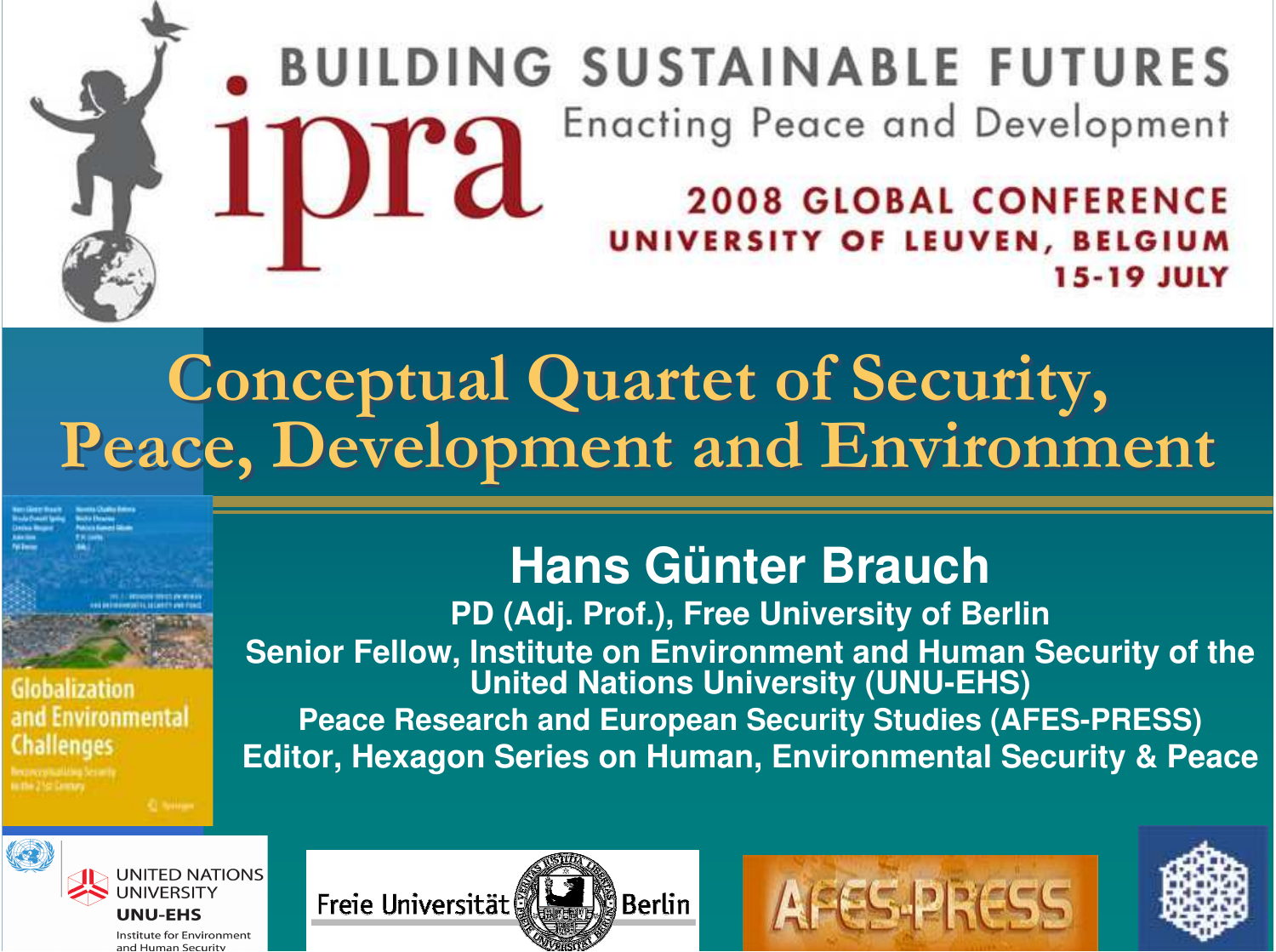## **Contents**

- **1. Introductory Remark**
- **2. Concepts of Security**
- **3. Concepts of Peace**
- **4. Concepts of Development**
- **5. Concepts of Environment and Ecology**
- **6. Linkages of Security with Peace, Environment and Development**
- **7. Four Pillars of <sup>a</sup> Widened Security Concept**
- **8. Conclusion: Relevance of the Conceptual Quartet, Six Linkages, Four Pillars for Security Analysis**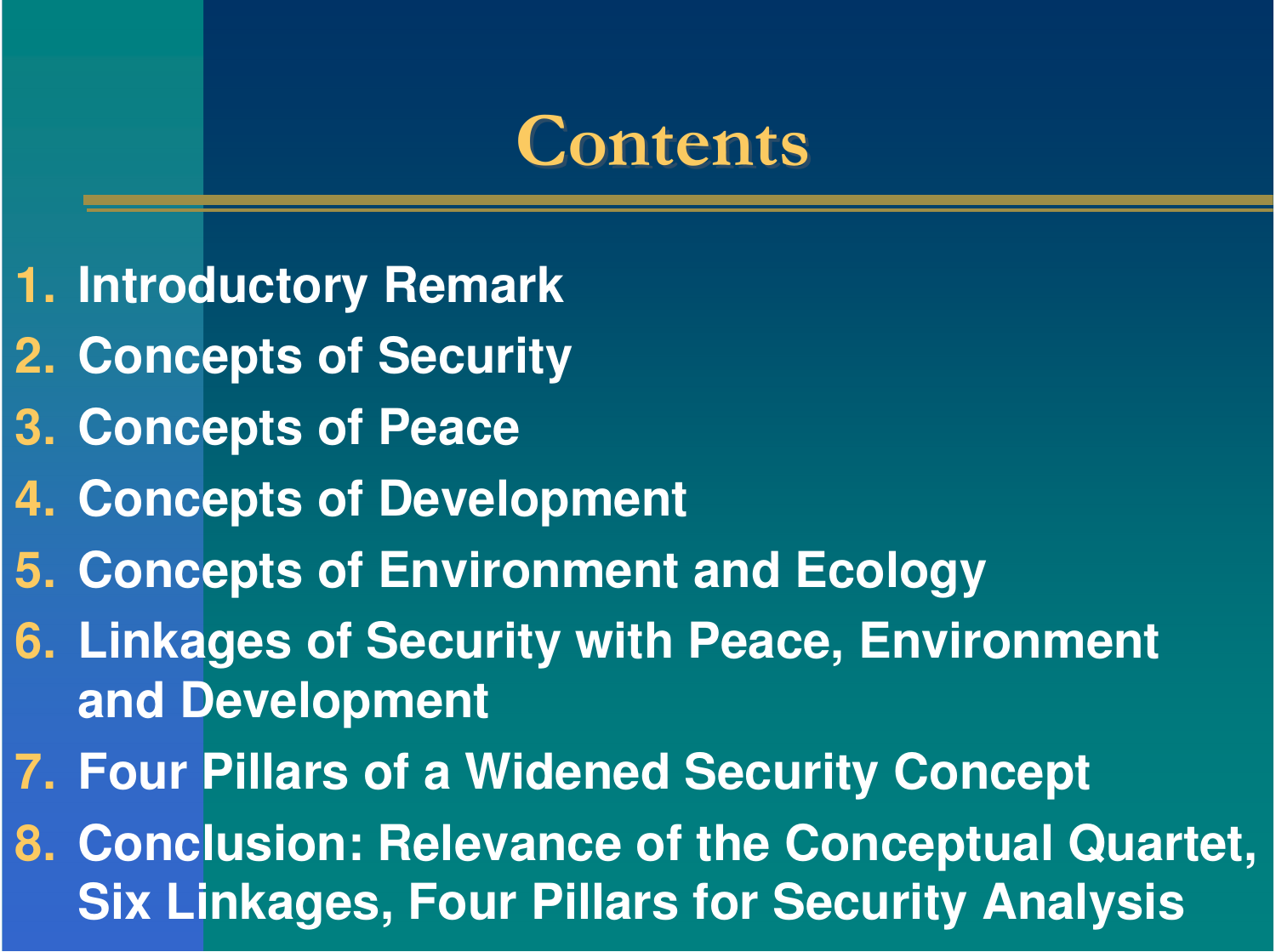### 1. Introducto ry Remark

■ The Brundtland Commission Report (1987) argued that the linkages between the four concepts of the conceptual quartet of peace, security, development and the environment are " "complex and, in many cases poorly understood." It suggested that a comprehensive approach to international and national security must transcend the traditional emphasis on military power and armed competition. The real sources of insecurity also encom pass unsustainable development, and its effects can become intertwined with traditional forms of conflict in a manner that can extend and deepen the latter (WCED 1987).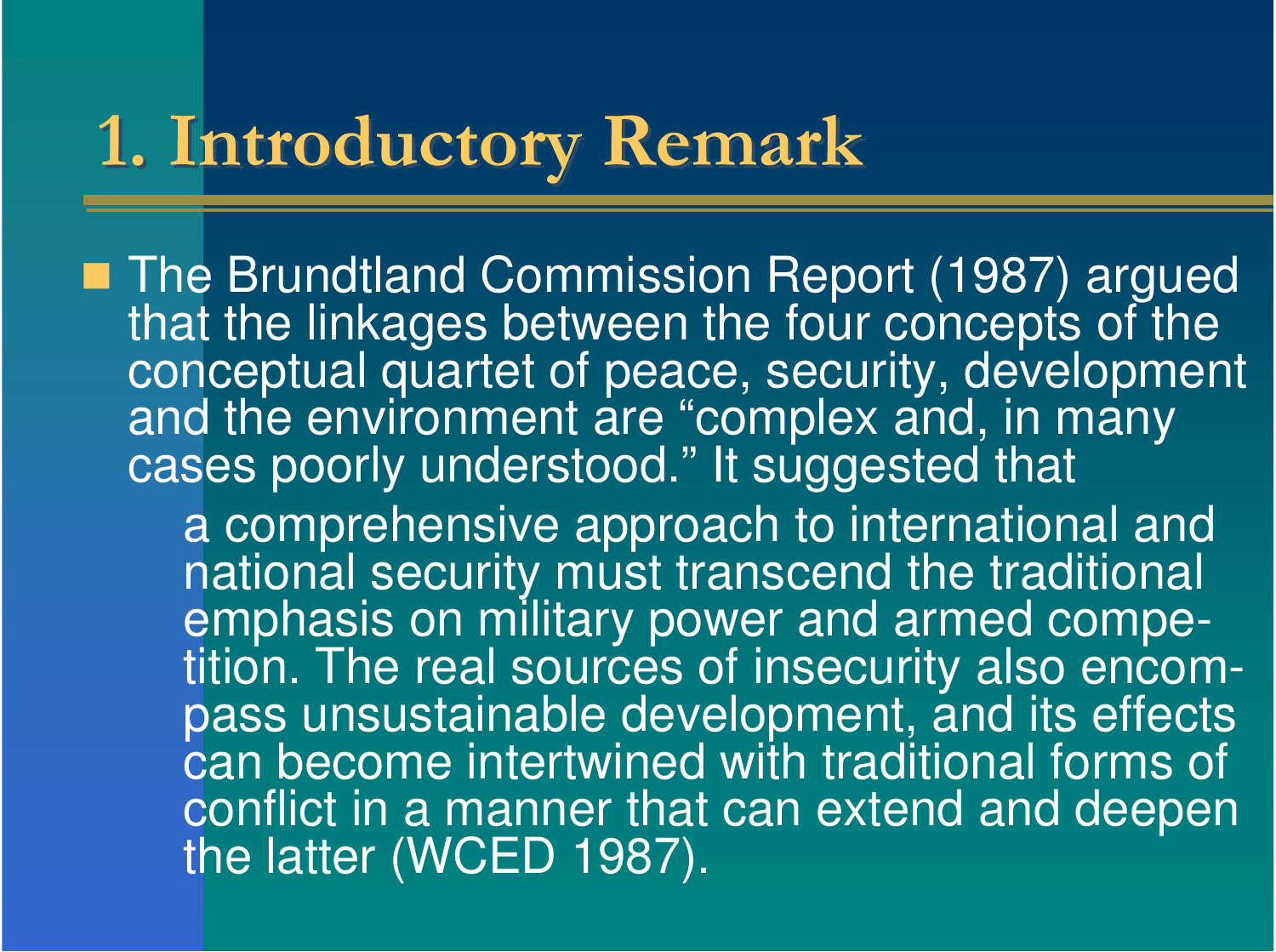Three Methods of the Global Review of the Thinking o <u>n</u> of the Thinking on Security  $\mathbf n$ n Security

- Etymology: analysis of the term "security" and ist equivalents and opposites in different languages, cultures, religions etc.
- Conceptual History of the political and scientific concept of "security" reflecting the different political and philosophical contexts
	- Conceptual Mapping: An analysis of the use of the term, word, concept of security as a tool to address political issues of utmost importance that require extraordinary policy responses.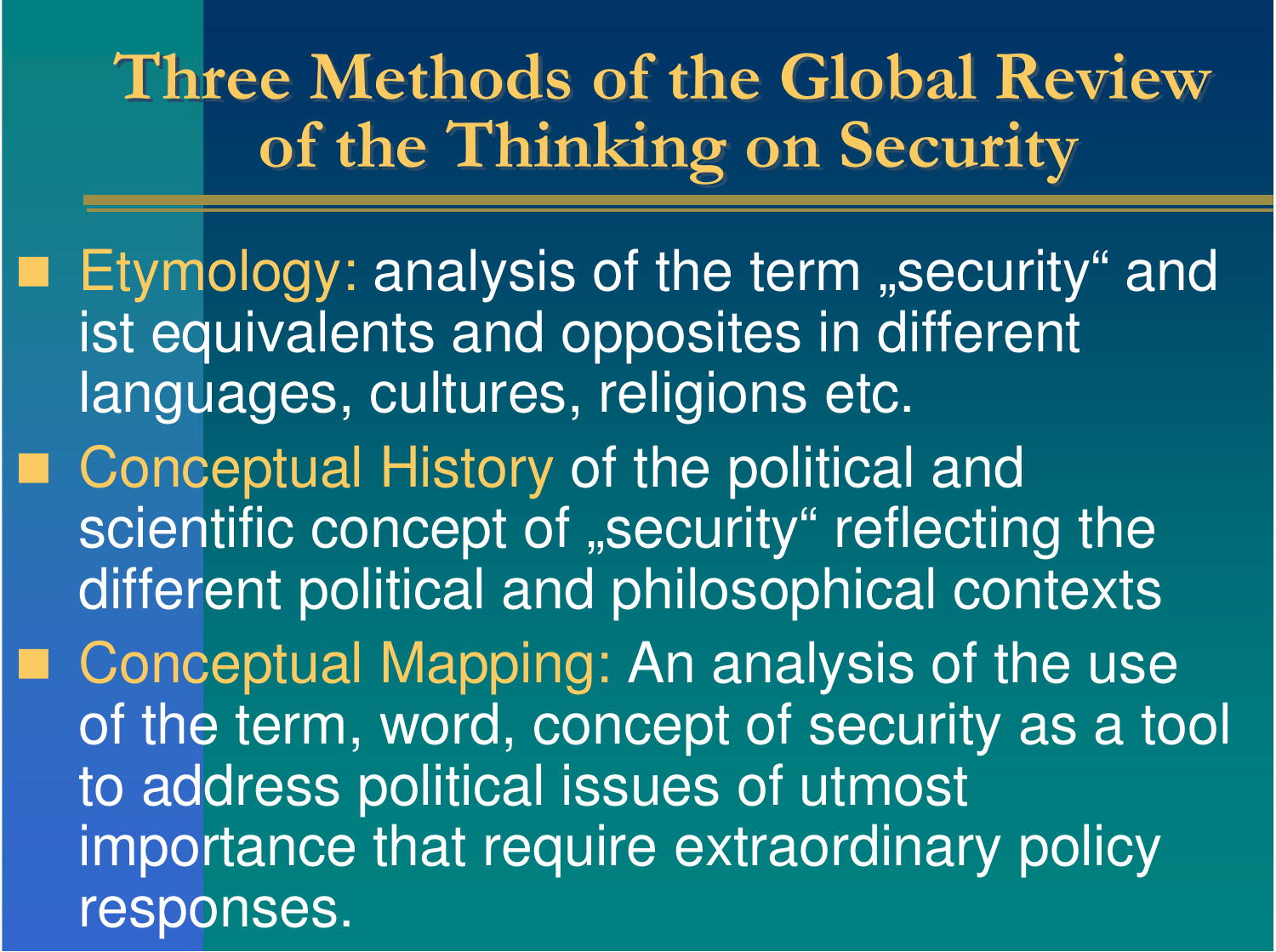### Conceptual Quartet: Security Concepts Linkages with Peace, Security Concepts Linkages with Peace, ronmental Environment and Development

## **lR** research **p r o g r a m m e s**

- -**PeaceResearch**
- **F**<br /> **S**<br /> **S**<br /> **S**<br /> **S**<br /> **S**<br /> **S**<br /> **S**<br /> **S**<br /> **S**<br /> **S**<br /> **S**<br /> **S**<br /> **S**<br /> **S**<br /> **S**<br /> **S**<br /> **S**<br /> **S**<br /> **S**<br /> **S**<br /> **S**<br /> **S**
- **F** Development Stud.
- -**Environment St udies**
- **4 c o n c e p t u al pilla r s**
- **I:** *S e c u ri ty dile m m a*
- **II:***Survivaldilemma***( H.G. B r a u c h )**
- **III:** *Sustainabledevelopment*
- **IV:** *S u s ta in a b le p e a c e* (Ursula Oswald Spring)



**Conceptual** 

## **Conceptual Lin k a g e s**

**Political useof concep t s&t heoretical debat eson6lin k a g e s**

- **Peace & security (Waever)**
- Г **Peace & development** (Indra de Soysa)
- **Peace&environment (O s w ald)**
- Development & security **(U vin)**
- **<b>** $\blacksquare$  Development & environment (Casey Brown, **C olu m bia U niv.)** ■ Security & environment

**(Sim o n D alb y)**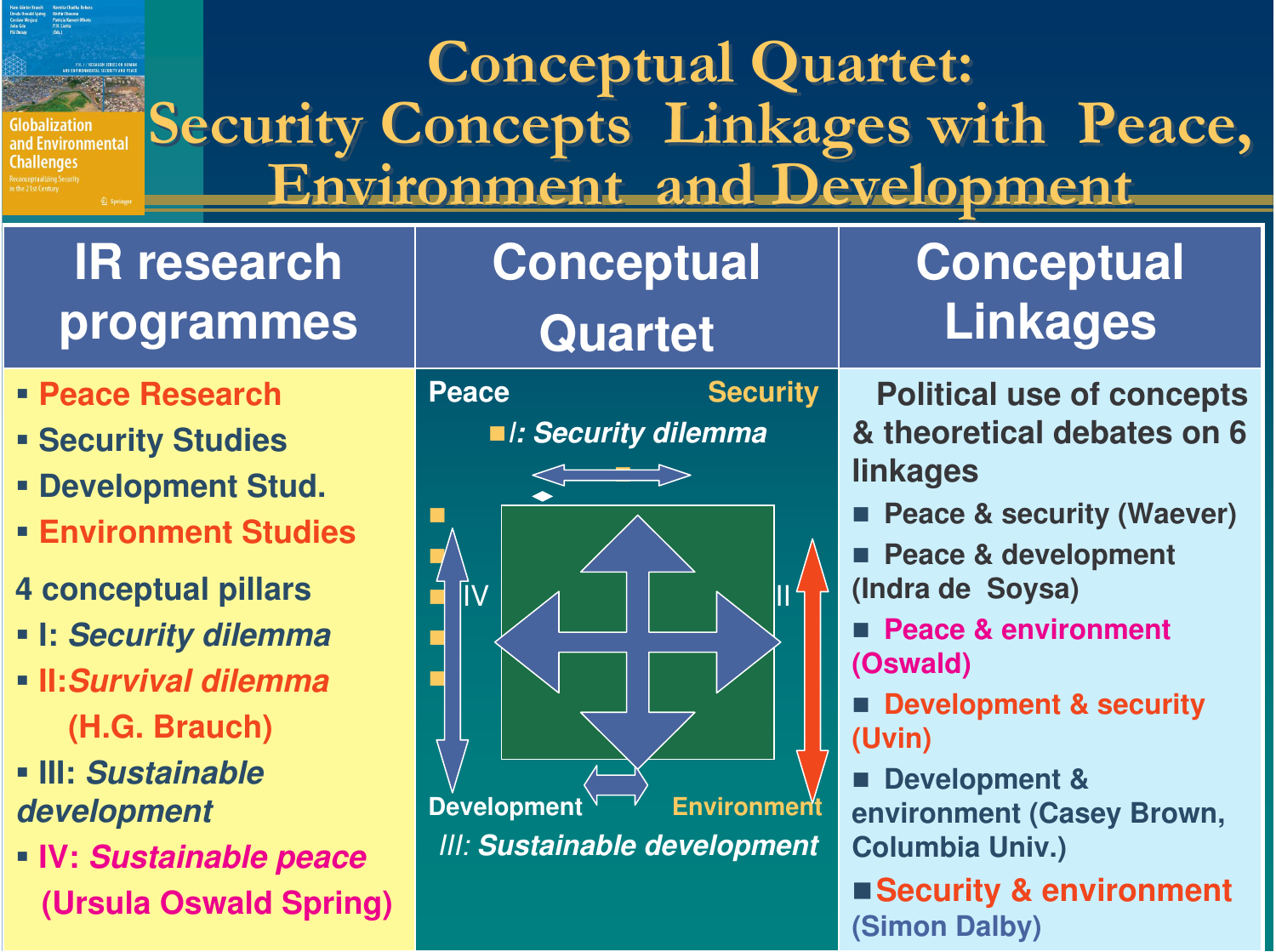# **2. Concepts of Security**

- П Western or occidental tradition
- $\blacktriangleright$ Security (Lat.: 'securus', 'securitas', 'se cura'; It.: 'sicurezza'; Fr.: 'sécurité'; Sp.: 'seguridad'; P.: 'segurança'; G.: 'Sicherheit')
- $\triangleright$  philosophical and psychological state of mind, subjective feeling of freedom from sorrow.
- $\sum_{i=1}^{n}$ ▶ Political concept of **`Pax Romana':** stability in era of Augustus.
- $\blacktriangleright$ > Western thinking 'security' synonymous: 'certitudo' ('certainty')
- $\blacktriangleright$  Since Augustus, and Middle Ages, **securitas**- **was linked with pax**- **& libertas**- that was associated with `quieteness'.
- $\triangleright$  $\triangleright$  19th century, 'state' is key security institution governed by law.
- $\blacktriangleright$  $\triangleright$  20th century, security also associated with preventing internal & external dangers; police & courts (*internal: justice & home affairs*) & political, economic, military measures (*external: security & defence*).
- $\blacktriangleright$  $\triangleright$  a general `societal idea of value', a universally employed `normative concept', different meanings in affirmative manner.
- $\triangleright$ political value, is related to individual or societal value systems
- $\blacksquare$  Eastern (China, Koream, Japan, India) or oriental traditions (Arab, Turkish, Iranian etc.)
- Unwritten, Indigenous traditions (Africa, Mesoamerica)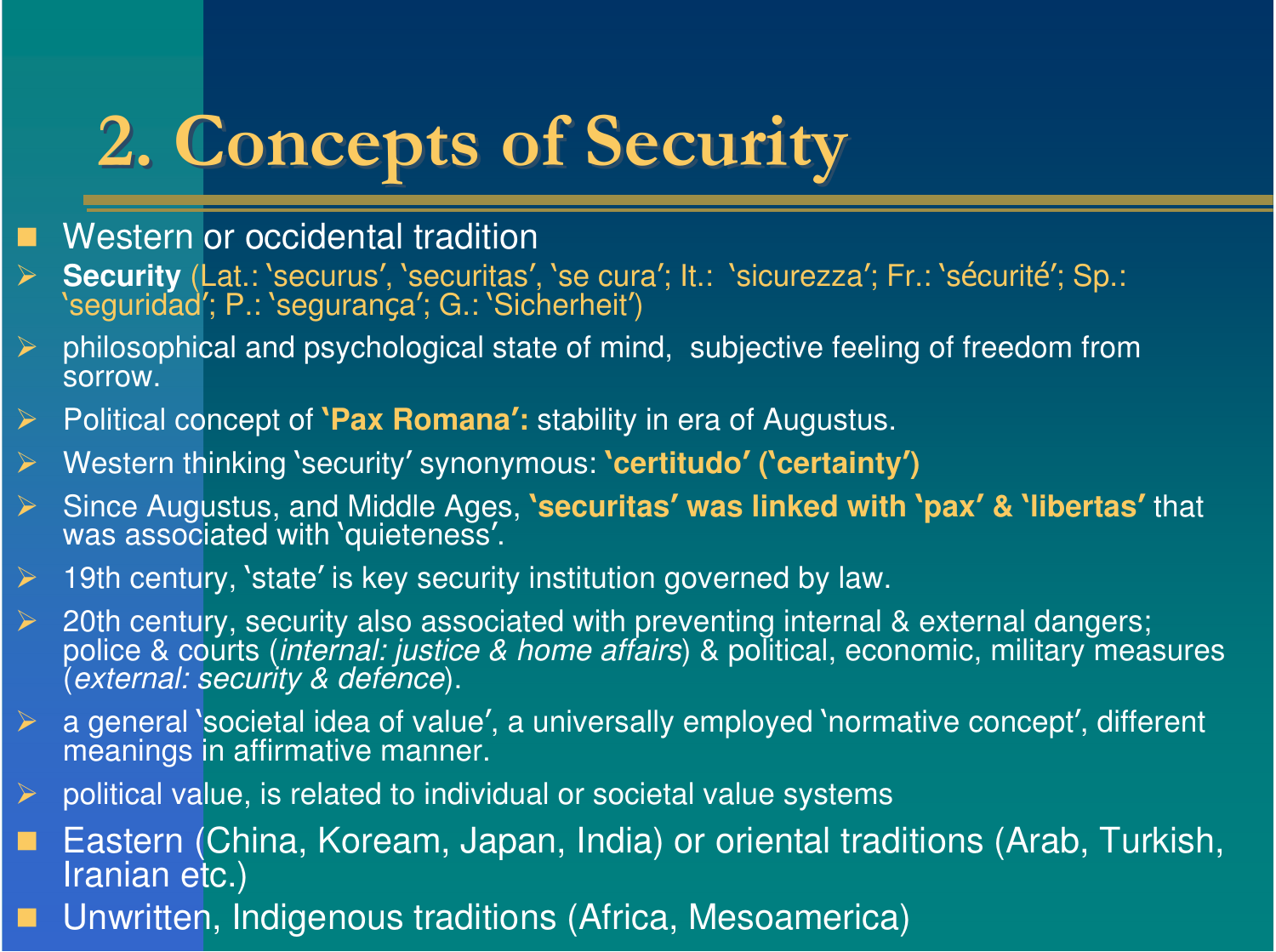Widening, Deepening and Sectorialization of Security Concepts **Environmental** Challenges Security dimension $\Rightarrow$   $\Downarrow$ **Mili-Environ- Societal Political Economic Level of interactiontary** mental  $\downarrow$ **CauseHuman individual Health sec. & VictimHuman security Societal, community security Energy** VA **During Cold War National security** Food & health security **Shrinking (in USA security since 2001) International andWater**r I V↑ **Watersecurity security Regional security Global and planetary GEC security**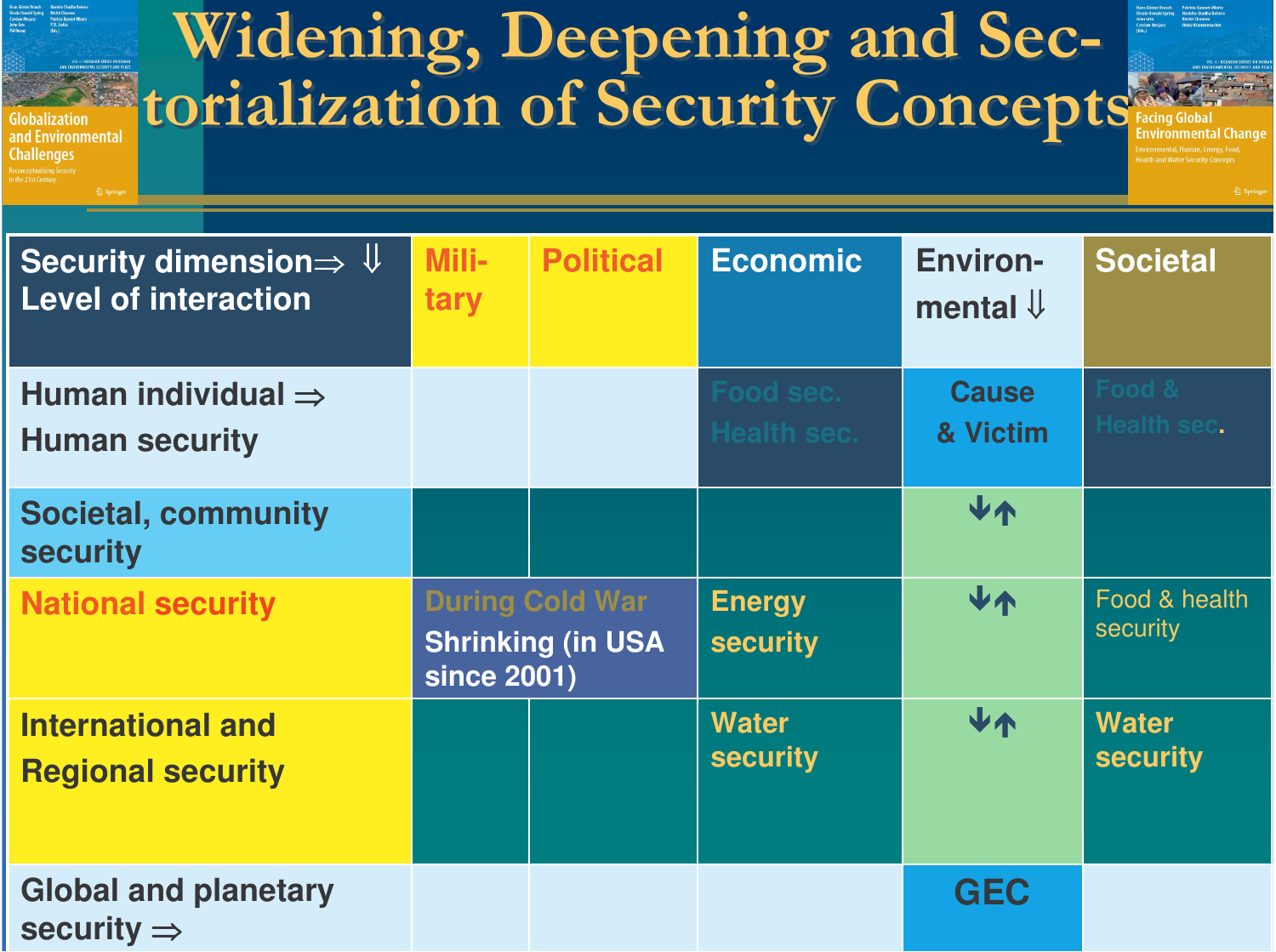### **Security Perceptio Security Perception: Worldviews and Mind-sets** n:

■ Perceptions of security threats, challenges, vulnerabilities, risks depend on worldviews of analyst & mind-set of policy-maker.

- Mind-set (Ken Booth): have often distorted perception of new challenges: include ethnocentrism, realism, ideological fundamentalism, strategic reductionism
- Booth: Mind-sets freeze international relations into crude images, portray its processes as mechanistic responses of power and characterise other nations as stereotypes.

Old Cold War mind-sets have survived global turn of 1989/1990

■ 3 worldviews are distinguished by the English school:

*Hobbesian* pessimism (realism)

 *Kantian* op-ti-mism (idealism) where *international law* and *human rights* are crucial; and

*Grotian* pragmatism where *cooperation* is vital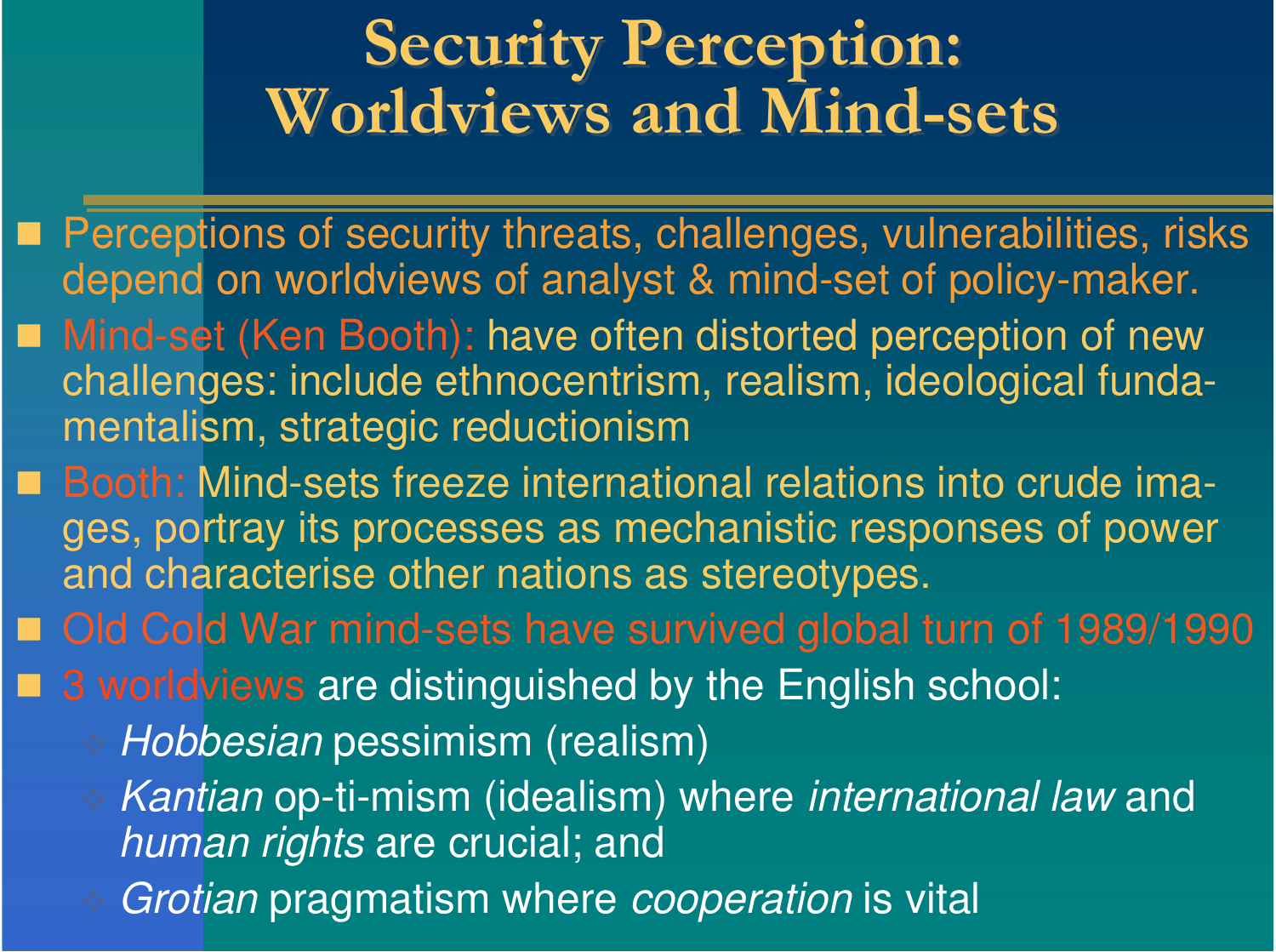#### Obj ective, Subj ective, Intersubj Objective, Subjective, Intersubjective **Securit** Y ective, Subj ective, Intersubj ective Securit y

- Wolfers (1962) pointed to two sides of the security concept: 77 "Security, in an *objective* sense, measures the absence of threats to acquired values, in a *subjective* sense, the absence of fear that such values will be attacked 77 .
- **From a constructivist approach in international relations 'security'** is the outcome of a process of social & political interaction where social values & norms, collective identities % cultural traditions are essential. Security: *intersubjective* or IJ "what actors make of it"
- **E** Copenhagen school security as a IJ "speech act", "where a securitising actor designates a threat to a specified reference object and declares an existential threat implying a right to use extraordinary means to fend it off 77 .
- **E** Such a process of IJ "securitisation " is successful when the construc-tion of an W "existential threat" " by a policy maker is socially accep-ted and where W "survival"' against existential threats is c r ucial.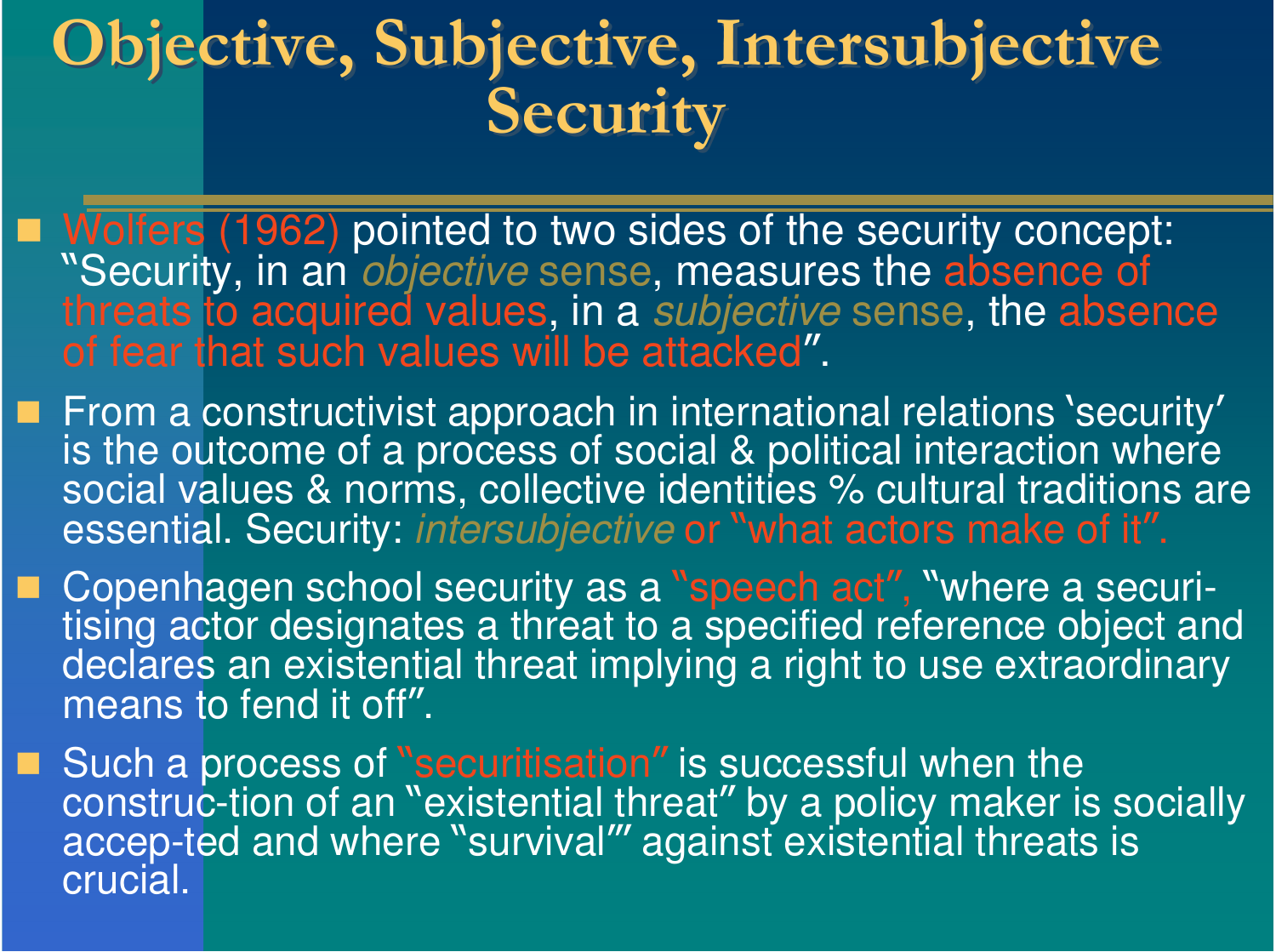# **3. Concepts of Peace**

- 'Peace' is a religious and scientific concept in philosophy, theology, history, international law and in the social sciences
- A declared goal of national policymaking, of diplomacy, and of many international organizations.
- Many scientific concepts of peace were used in different time periods, disciplines, and within disciplines.
- **As peace requires a minimum of order and consensus, peace** is closely associated with law that presupposes freedom.
- **Peace is no state of nature but must always be created anew** by human beings, and thus it often relies on legal agreements that are in most cases backed by power.
- $\blacksquare$  In many cultures the internal peace corresponds closely with the defence of the territory against outside infringements.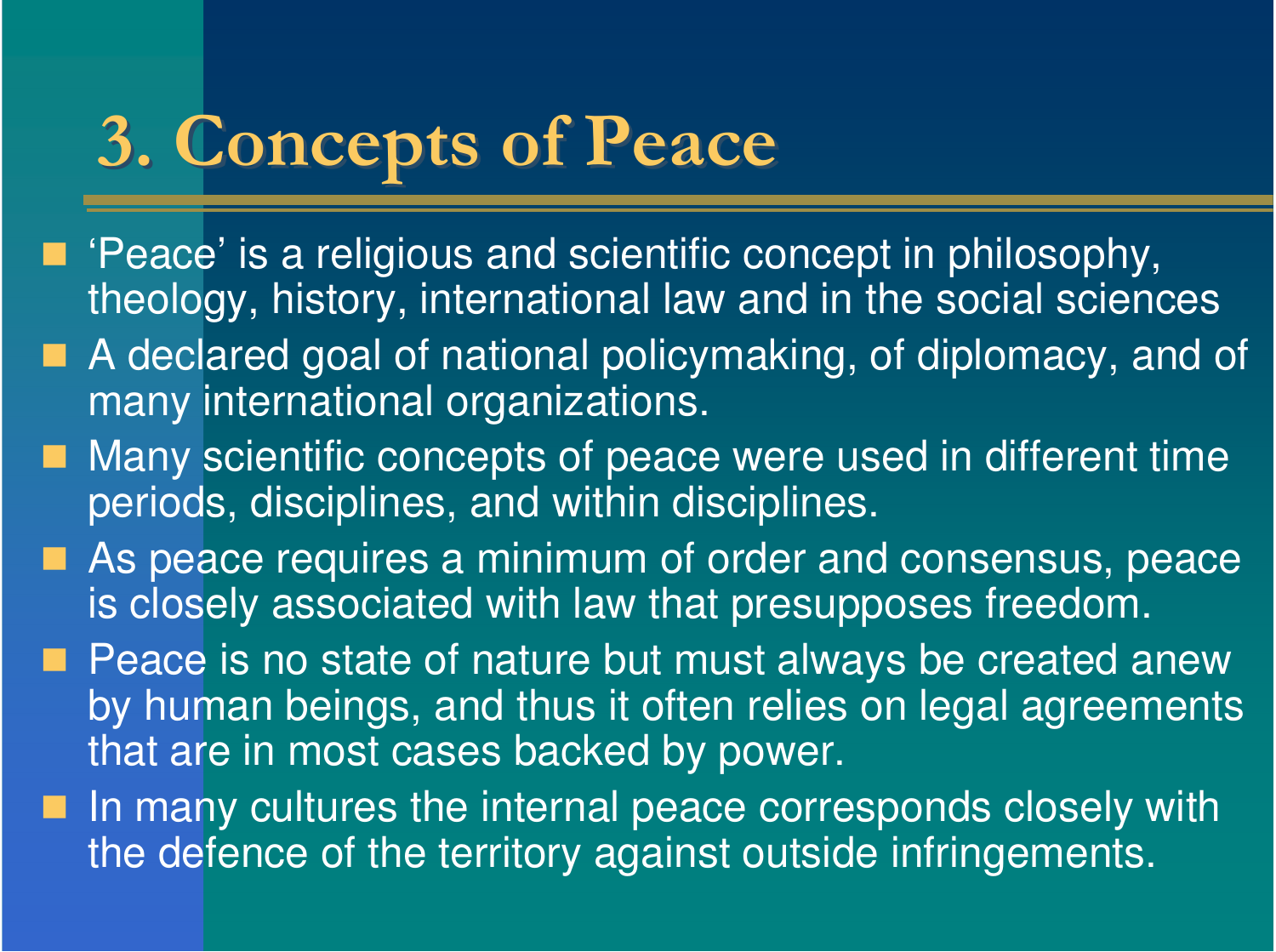### Conce Concepts of Peace in Cultural Traditions: **West, East and In** West, East and Ingenous Traditions pts of Peace in Cultural Traditions: genous Traditions

#### ■ Western tradition and national tradtions

- $-$  For Plato war and conflicts were to be avoided within the polis. Aristotle combined peace ('*eirene*') with politics and emphasized that all political goals may only be realized under conditions of peace, and war is only accepted as a means for the defence of the polis.
- During the Roman period, '*pax*' was closely tied to law and contracts, and with the emergence of the Roman Empire; the imperial *Pax Romana* relied on the contractual subjugation under the emperor in exchange for protection against external intruders.
- TheWestp halianPeaceof 1648 re q uested th at all p artiesadhere to th e '*p axChristinauniversalis*perpetua<sup>i</sup>. After the Peace of Utrecht (1713), Abbé de Saint-Pierre called for a fe-dera-tion of princes to secure a '*paix perpétuelle*' in the tradition of pea-ce proposals from Thomas More's Utopia (1516) to William Penn's *Essay towards the present and future peace in Europe* (1693), and by utilitarian (Bentham) and socialist authors (Fourier, Saint-Simon).

 $\,$  Defence of the territorial peace  $\,$  by monopoly of force by the sovereign rulers.

– 'peace within the state'vs. 'peace between and among states': a major con-cern of modern international law since 16th and 17th century (Grotius, Pufendorf). War a legitimate means for the<br>realization of interests among states (*ius ad bellum*) but at the same time they called for constraints<br>during war, a cont

– Kant's Eternal Peace: a) rule of law; b) league of nations, c) human rights

#### ■ Eastern tradition: Indian (ahimsa), Chinese, Japanese et al.

- $-$  India: Hinduist and Buddhist tradition
- Modern tradtion influenced by Gandhi and his critics: ahimsa

п ■ Indigeneous traditions: Africa and Mesoamerica

П League of Nations: Covenant of 1919: Kantian & Wilsonian influence

UN Charter (26 June 1945): "International peace and security"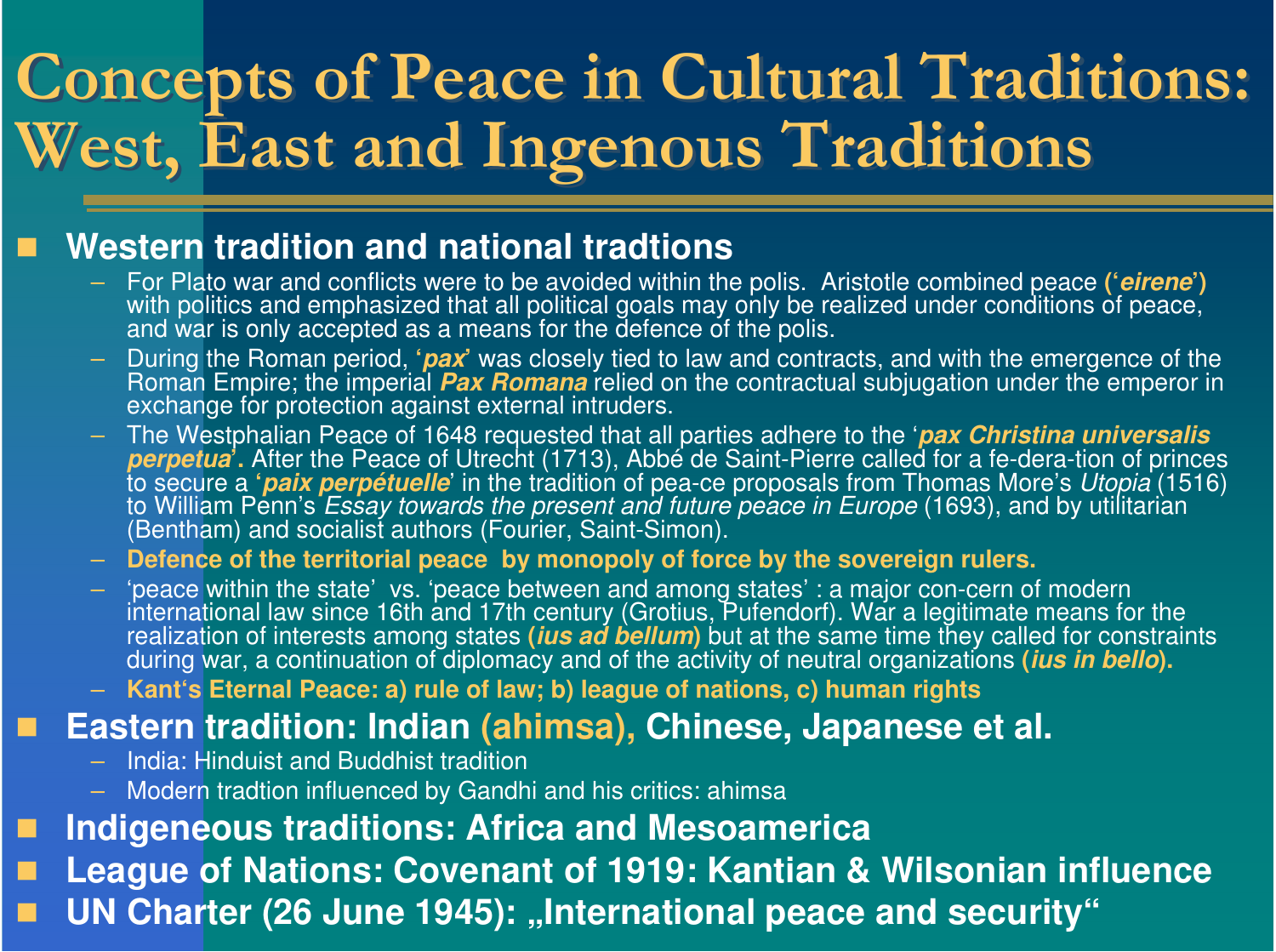### **Peace Conce** Peace Concept in Peace Research **Debate in Germany** pt in Peace Research **Debate in Germany**

- П Peace: basic value, goal of political action, situation of non-war, a utopia of a more just **wo rld (Z sif k o vit s 1 9 7 3).**
- $\blacksquare$ Schwerdtfeger (2001) distinguished definitions of peace: 1. a nominal definit.; 2. result of a contemplative hermeneutic process; 3. review of the historic evolution of the concept; 4. deter-mination by analysis of opposite concepts.
- п Galtung (1967) distinguished: a condition of 'negative' (absence of physical or personal violence – or a state of non-war) and 'positive peace' (absence of structural violence, **r e-p r e s-sio n, inju s tic e).**
- П Picht (1971). peace as protection against internal and external violence, as protection against want and freedom as three dimensions of political action.
- П ■ In 'civilisatory hexagon' Senghaas (1994) referred to six aspects: 1. efficient monopoly over the use of force; 2. effective control by an independent legal system; 3. interdependence of social groups; 4. democratic participa-tion; 5. social justice, 6. political culture of constructive and peaceful conflict transformation. Among the many attempts<br>to de-fine peace, no consensus on a generally accepted minimal definition emerged.
- п Huber/Reuter (1990): basic condition for peace is the survival of humankind: "talking about peace does not make sense any longer, if life on the planet is destroyed." Discord exists on processes that threaten life on earth, e.g. by an exploitation and destruction of nature, that lead to mass hunger and to an endangerment of life by military means.
- Brock (2002) reviewed that peace should be more than the absence of war in the framework of five dimensions: a) of time (eternal peace), b) space (peace on earth), c) society (domestic intra-societal peace), and d) procedure (peace as peaceful dispute on peace), e) a heuristic dimension to move from the study of causes of war to conditions of peace.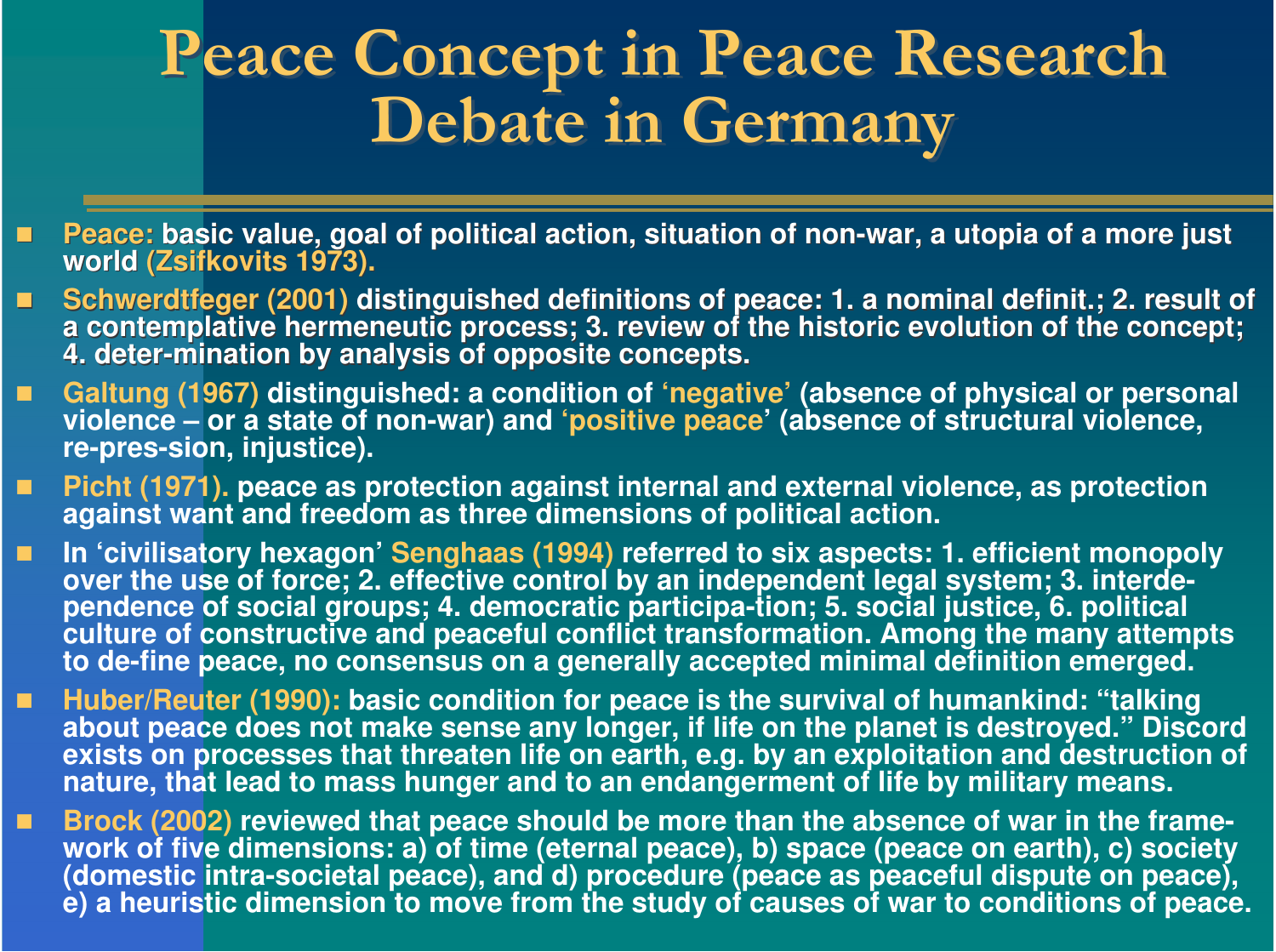### **4. Conce** pts of Develo pment

- F **Development:** major scientific concept, area for national & international policy making. Impact of global environmental change on society is closely linked with stage of economic development that determines available resources for adaptation & mitigation measures to enhance resilience.
- During decolonization development theory emerged as a variant of modernization theory.
- п A "pro-longed and steady increase of national income": indicator of economic development. Accompanied by rapid population growth due to declining mortality, longer life expectancy, rapid urbanization, improved standards of literacy and education.
- П Sen (1981) argued that distribution of income should be complemented by a fair distribution of entitlements to food, shelter, clean water, clothing and household utensils.
- п **Definitions excluded environmental factors** contributing to & constraining economic development. Concept of 'sustainable development' was introduced by the Brundtland Report (1987) that defined sustainability "to ensure that it meets the needs of the present without compromising the ability of future generations to meet their own needs." Sustainable development was understood as "a process of change in which the exploitation of resources, the direction of investments, the orientation of technological development, and institutional change are made<br>consistent with future as well as present needs" (1987).
- Г ■ Sustainable development' contains two key concepts: a) concept of needs, essential needs<br>of the world's poor, to which overriding priority should be given; and b) idea of limitation<br>imposed by the state of technology an to meet present and future needs (1987).
- b. This concept calls for a 'sustainable development' path with "a concern for social equity between generations, a concern that must logically be extended to equity within each generation."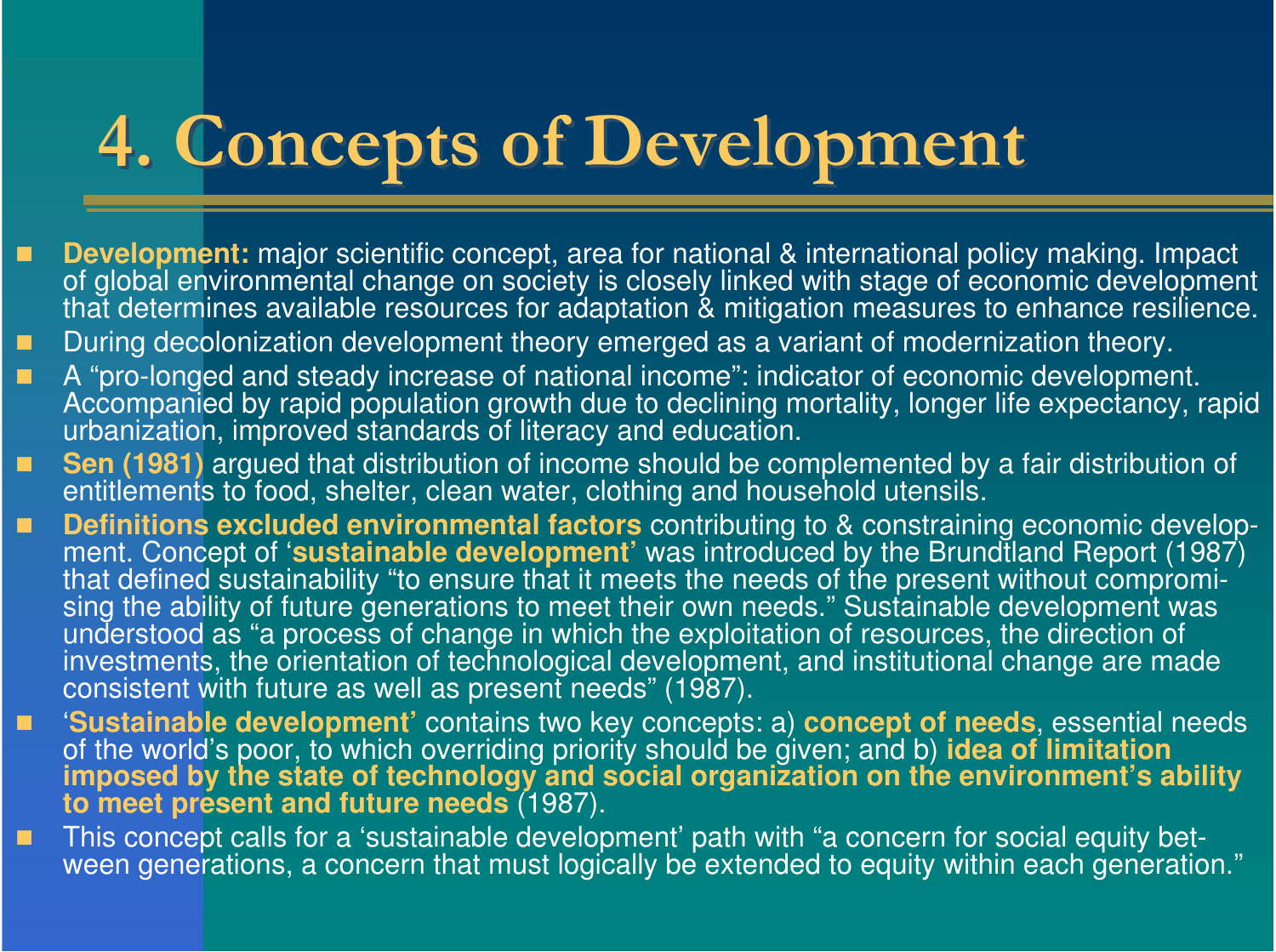#### **Develo pment Conce Development Concepts in Develo** pment Research and Polic Y **pment Conce** pts in **Develo pment Research and Polic**  $\mathbf{y}$

- Policy goals of development differed among the industrial (OECD, G 8) or<br>developing countries (G 77 and China) or between those who supply or receive development aid.
- П **During Cold War these goals were closely associated with the economic** systems in a bipolar world. The goals differed on im-port-substitution or export-led industria-lization, capital or labour intensive strategies.
- Stallings (1995) used economic development, i.e. for growth and equity of <br>distribution pointing to five new elements in international context for development since 1990: "the end of the Cold War, new relations among advanced capitalist powers, increased globalization of trade and production, shifting patterns of international finance, and new ideological currents".
- With the end of bipolar order, geo-strategic importance of several deve**loping countries declined,** as did the security-motivated economic and military aid which contributed in some cases to weak, failing or failed states.
- П Development research emerged after World War II:n objective of social and<br>political science. Before: domain of anthropological, ethnological research.
- п **Two main theories** emerged: modernization (OECD), critical approaches: imperialism, *dependencia*, self-reliance, or autocentric development.

Shift in focus: from economics first to human development & security!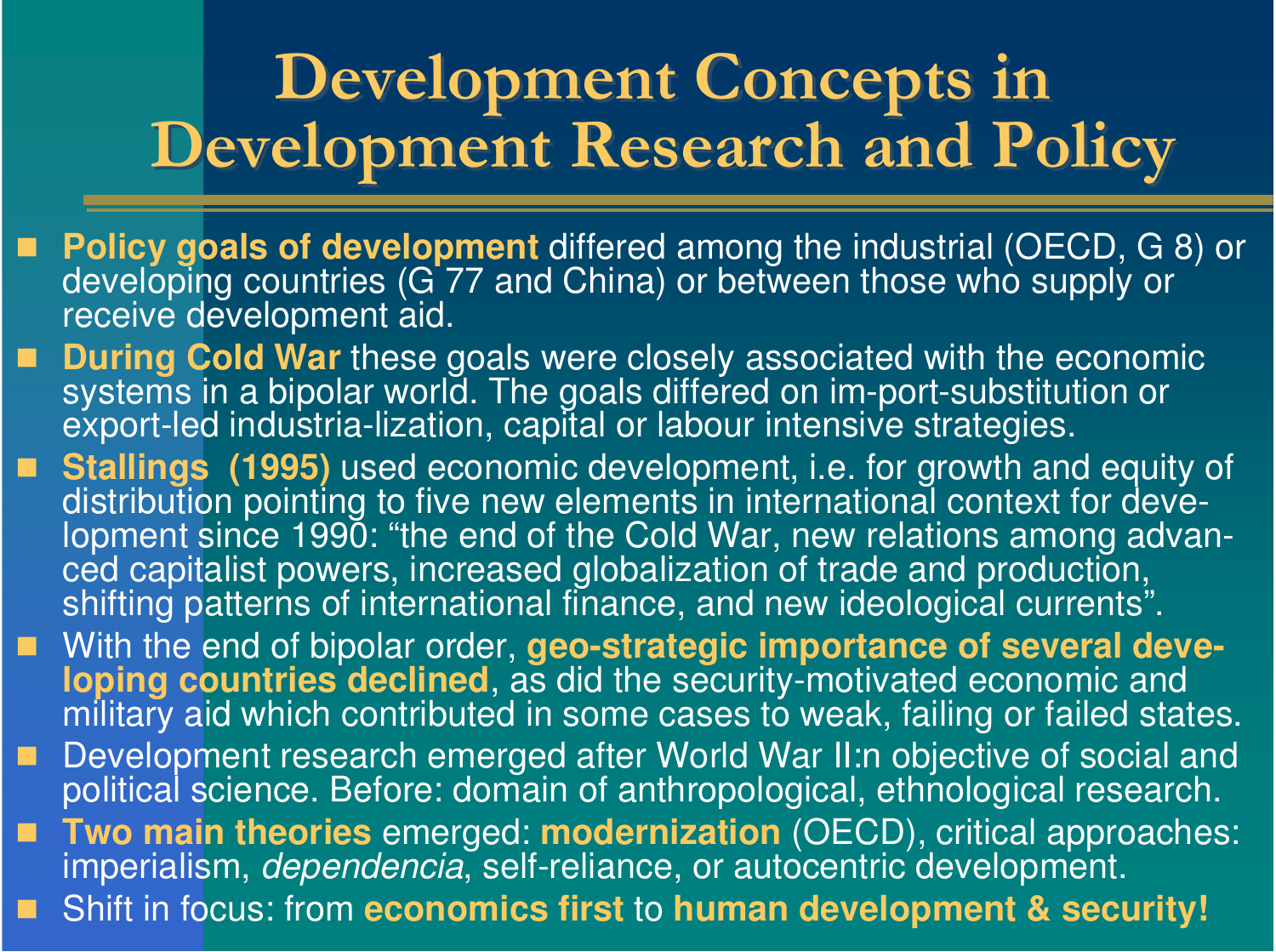#### **5. Conce** pts of **Environment and Ecolo** gy 5. Conce pts of **Environment and Ecolo gy**

- 'Environment' & 'ecology' as basic *terms* & key *concepts* in the natural and social sciences have been used in different schools, conceptual frameworks & approaches, as guiding concepts for national & international governance.
- п *Encyclopaedia Britannica* (1998) defines 'environment' as: "the complex of physical, chemical, and biotic factors that act upon an organism or an eco-logical community and ultimately determine its form and survival".
- п Modern definition of *ecology* includes a) the interactions between organisms<br>(individuals, populations, biocoenosis), b) in their abiotic and bio-tic environment and c) the links in the energy, material and information flow.
- $\blacksquare$ O'Riordan (1996: 250) 'environment' : "metaphor for enduring contradictions in human condition; power of domination, obligation of responsibility; drive for betterment tempered by sensitivity of humility; manipulation of nature to improve chances of survival, yet universal appeal of sustainable develop-ment; individualism<br>of consumerism & social solidarity of global citizenship."
- п Charter lacks reference to environmental protection and ecological con-cerns.
- $\blacksquare$ Stockholm Conference (1972) to set up UN Environment Programme (UNEP) in Nairobi and the adoption of the Agenda 21 and of several environmental regimes at the Earth Summit (UNCED) in Rio (1992). Brundtland Report (WCED 1987) new thinking, fostered an integrated global approach supported by regional economic<br>commissions (ECE, ECA, ESCWA, ESCAP, ECLA) under the ECOSOC and UNEP.
- П The progressing awareness and commitment for international environmental problems re-quires a management of national environmental adjustments.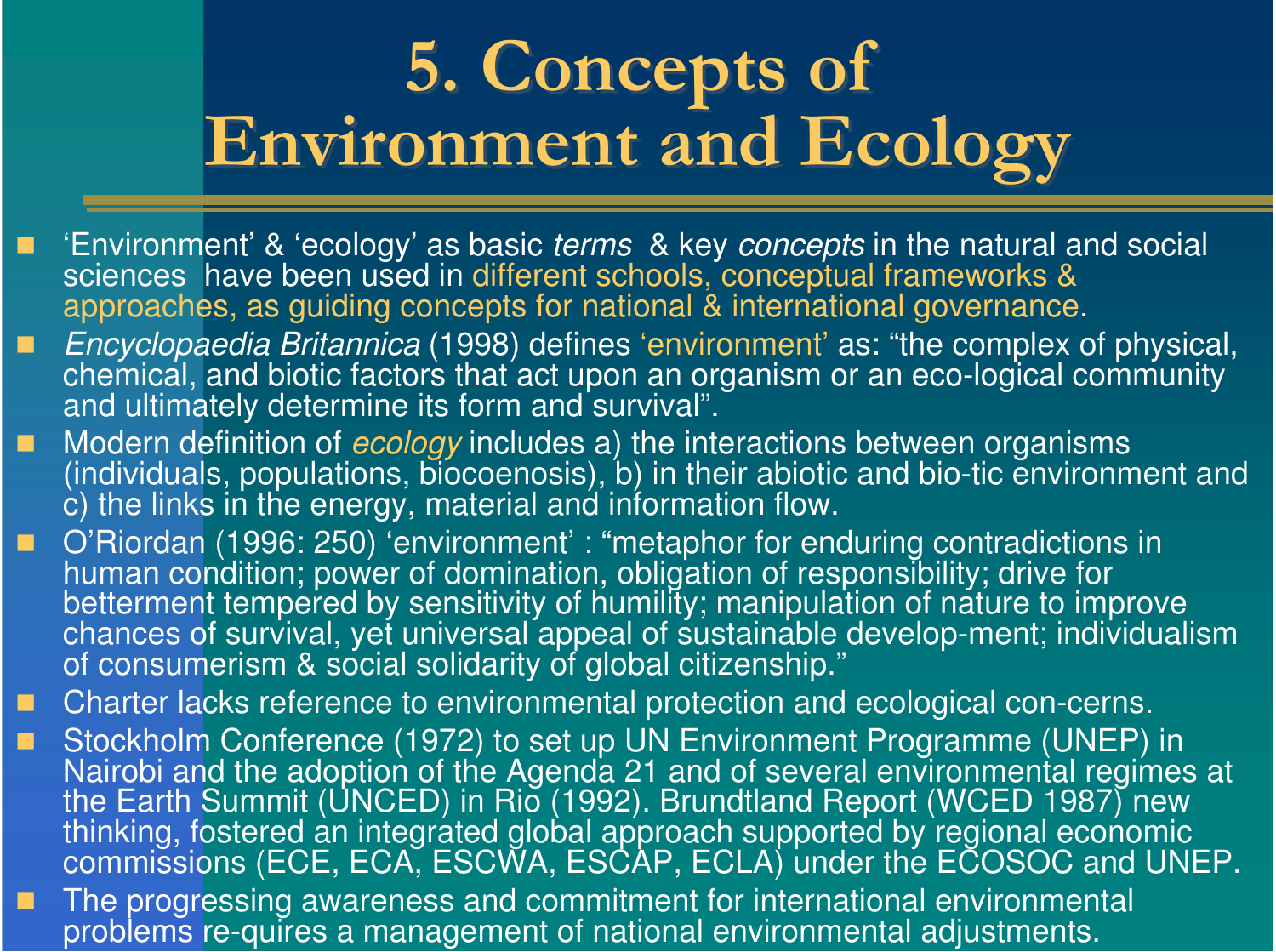## 6. Linkages of Security with Peace, Environment and Development Environment and Development

■ Four social science concepts; security, peace, development & environment: four research programmes in political science:

- *peace research* as <sup>a</sup> value-oriented research pro-gramme;
- *security*, *strategic* or *war studies* as <sup>a</sup> theory and policyorien-ted research field,
- –*development* and *environmental studies*.
- This conceptual quartet implies six dyadic linkages.

UN Charter focuses on classic 'agenda' of peace & security

In decolonization process 'development' was added in 1950's.

■ UN Summit on Environment in Stockholm (1972) 'environment' followed; Brundtland Report 'sustainable' development (1987)

■ Since the 1990's, three phases of research addressed linkages between security and environment.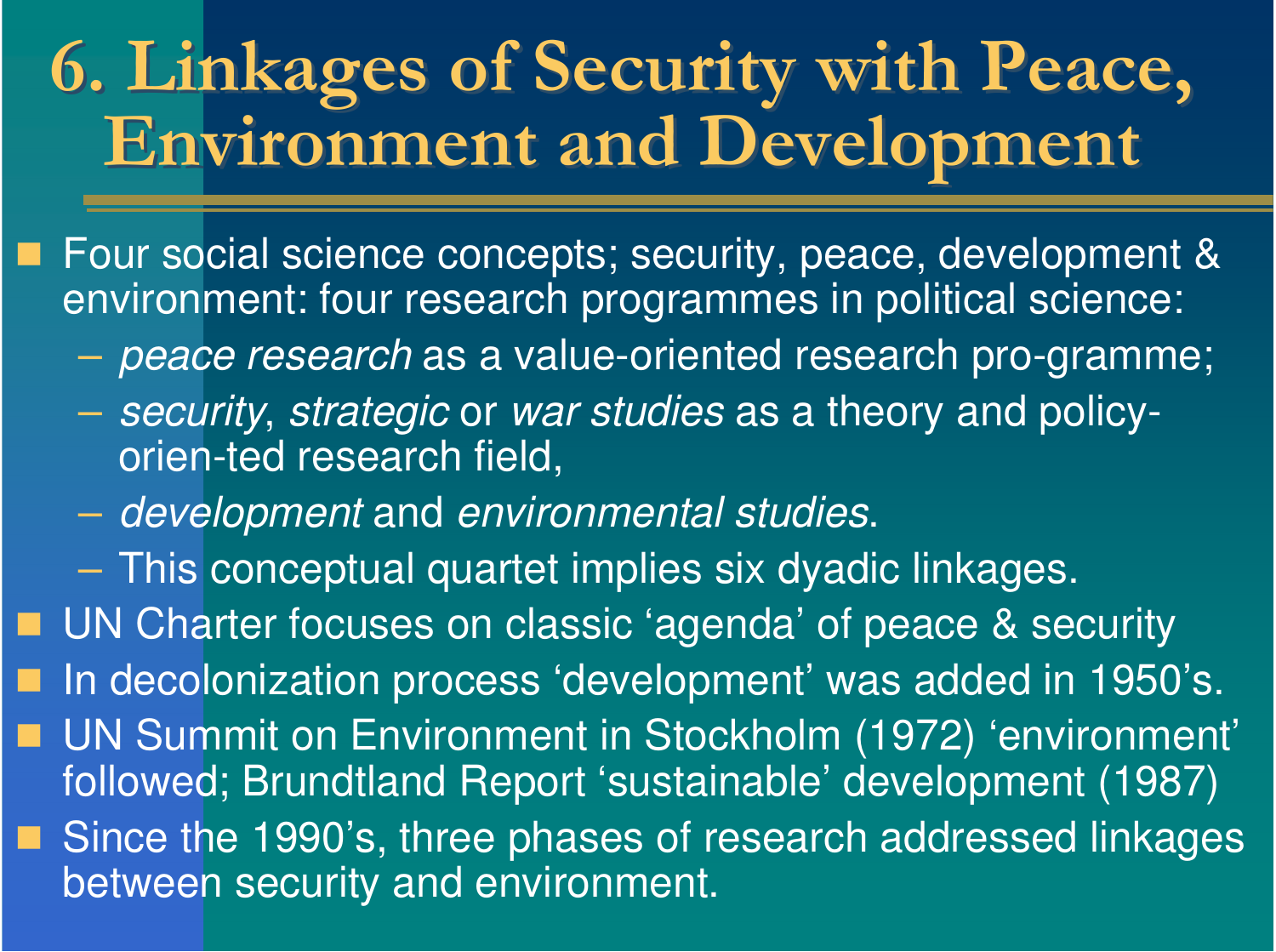### Conceptual Quartet: Security Concepts Linkages with Peace, Security Concepts Linkages with Peace, ronmental Environment and Development

## **lR** research **p r o g r a m m e s**

- -**PeaceResearch**
- **F**<br /> **S**<br /> **S**<br /> **S**<br /> **S**<br /> **S**<br /> **S**<br /> **S**<br /> **S**<br /> **S**<br /> **S**<br /> **S**<br /> **S**<br /> **S**<br /> **S**<br /> **S**<br /> **S**<br /> **S**<br /> **S**<br /> **S**<br /> **S**<br /> **S**<br /> **S**
- **F** Development Stud.
- -**Environment St udies**
- **4 c o n c e p t u al pilla r s**
- **I:** *S e c u ri ty dile m m a*
- **II:***Survivaldilemma***( H.G. B r a u c h )**
- **III:** *Sustainabledevelopment*
- **IV:** *S u s ta in a b le p e a c e* (Ursula Oswald Spring)



**Conceptual** 

## **Conceptual Lin k a g e s**

- **Political useof concep t s**and theoretical debates **o n 6 lin k a g e s**
- **Peace & security (Waever)**
- Г **Peace & development** (Indra de Soysa)
- Г **Peace&environment (O s w ald)**
- Г **Development & security (U vin)**
- П **Development & environment (Casey** Brown, Columbia Univ.)
- Security & environment **(Sim o n D alb y)**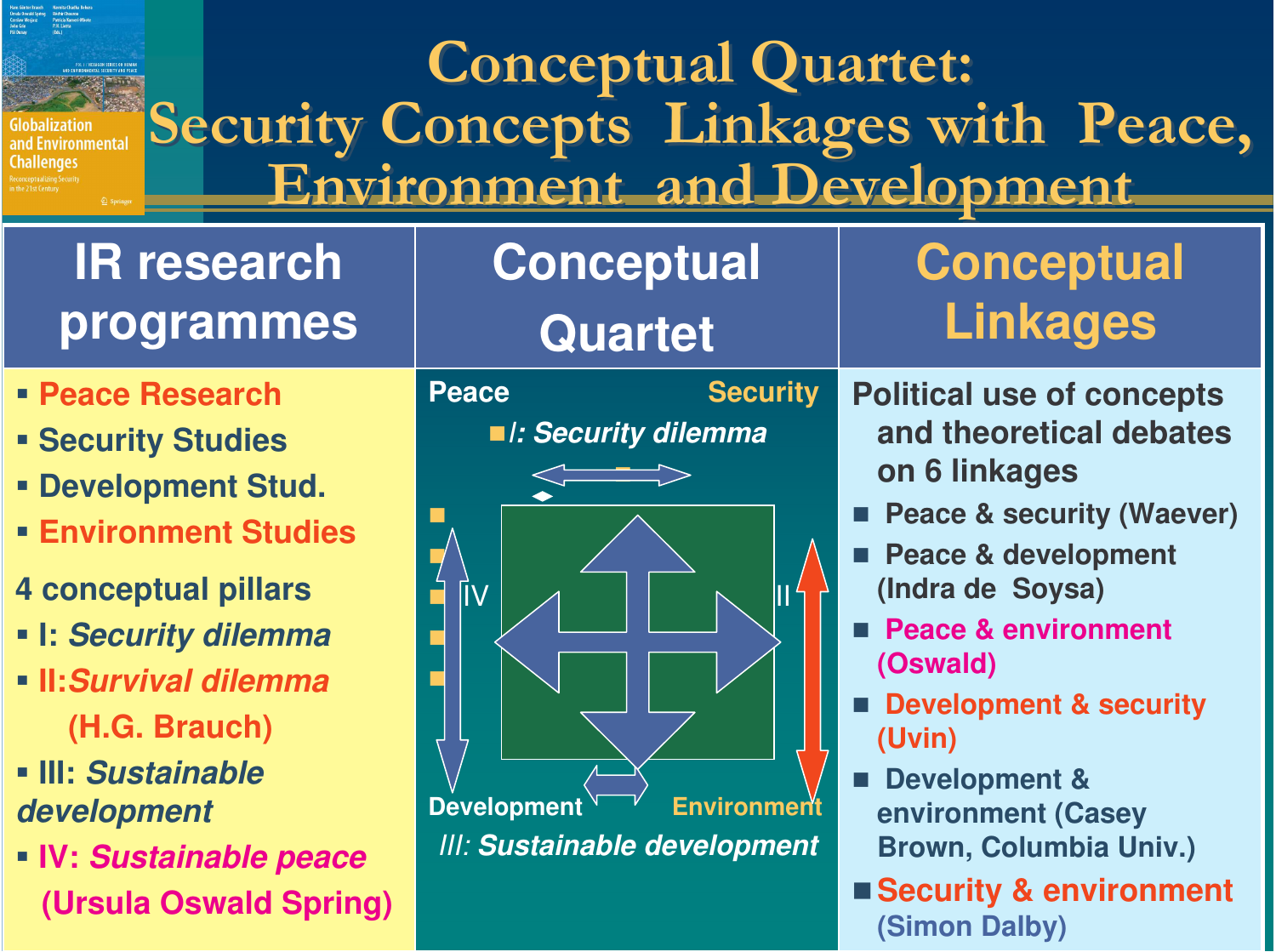#### 7. Pillars of a Widened Securit Y **Conce** 7. Pillars of a Widened Security Concept: **Securit Security and Survival Dilemma**  $\mathbf{y}$ Conce pt: **y** and Survival Dilemma

### **Security dilemma**

- п **Asecurit y dilemmaexist swher et he**policy pursued by a state to achieve security proves to be an unsatisfac-tory **o n e** ‴ " and states were confronted 11 **wit h a** choice between two equal and **undesirable** alternatives 77 **.**
- $\blacksquare$  . **C ollin s (`9 5 ): 5 d e f. o f t his dile m m a**
- $\blacktriangleright$ decrease in the security of others;
- $\blacktriangleright$ **decrease in the security of all;**
- $\blacktriangleright$ uncertainty of intention;
- $\blacktriangleright$ **n o a p p r o p ria t e p olicie s;**
- $\sum_{i=1}^{n}$ **r e q uir e d in s e c u rit y.**
- П The first four relate to one another & form a coherent explanation of a tra**ditio n al s e c u rit y dile m m a.**
- . **Can security dilemma be escaped in** security communities, such as **European Union?**
- . **Source: KenBoot h/NicholasWheeler:**The Security Dilemma (2008)

### **Survival dilemma**

- **Wh a t is t h e** *dile mma* **a b o u t & what arechoicesforwhom?**
- $\mathbf{r}$ **Whose***survival* **isat st ake:** humankind, state, own ethnic **g r o u p, f a mily o r in divid u al?**
- **What ist he***referent* **oft he"surviv al dile m m a ": in t e r n. a n a r c h y, n a tio n s t a t e, s o cie t y, o wne t h nic o r r eligio u s g r o u p, cla n, villa g e, f a mily o r in divi-d u al?**
- **What aret he***reasons***t hat necessit at eachoicebet ween**leaving the home or *fighting* (decline, disintegration)?
- o.  $\blacksquare$  Is this Surv. D. socially or en**vironmentally driven or both?**
- F. Two phases: from a state-centred to human-centred concept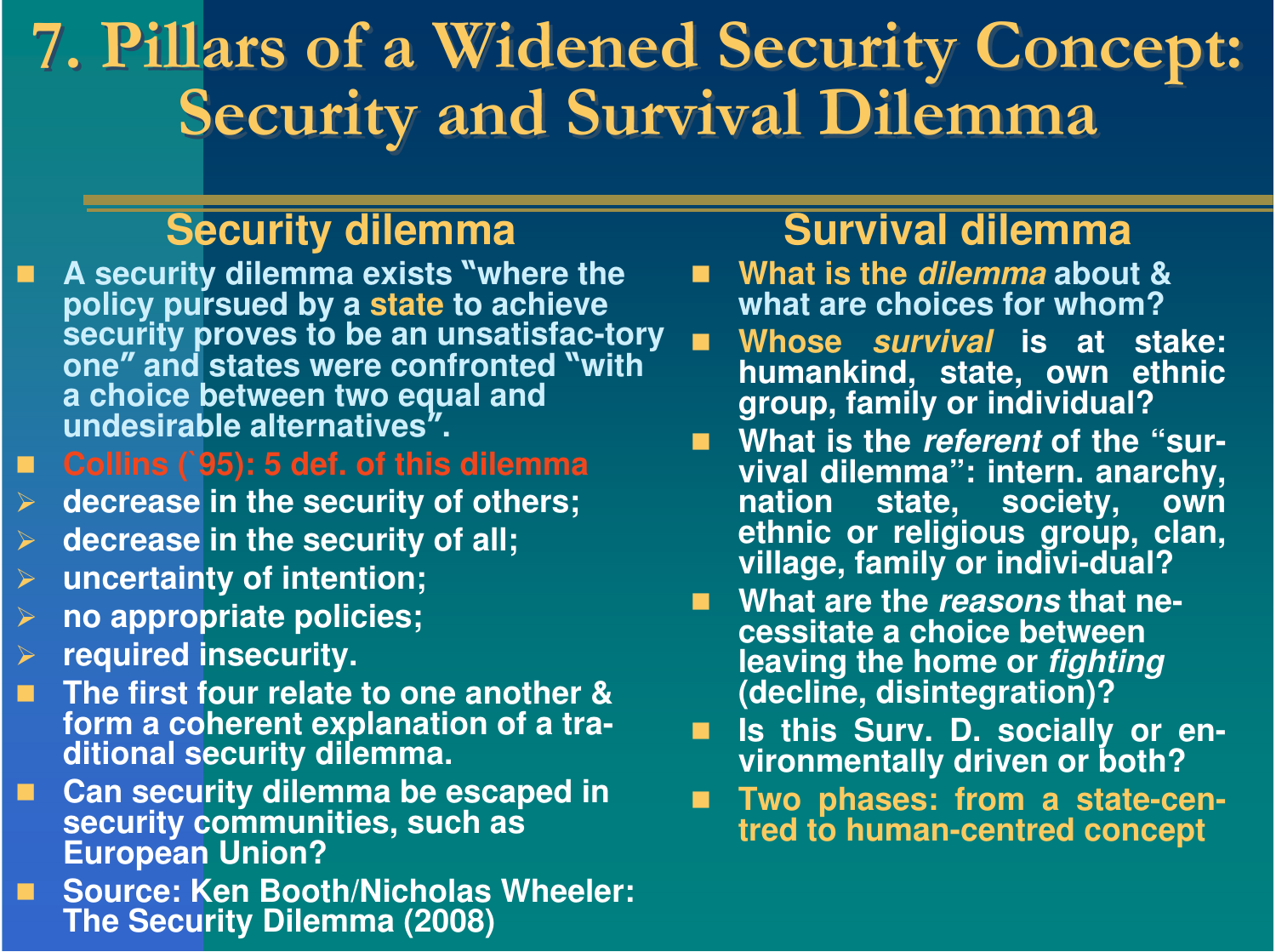### **Pillars of a** Pillars of a Widened Security Concept: **Sustainable Develo Sustainable Development and Peace** a Widened Security Concept: **pment and Peace**

- **Sustainable Development on linkage between development and environment**
- b. **Impact of the Brundtland Commission Report (1987)**
- п **Major guideline for UN Development policy rhetoric**
- ò. **Crutzen/Schellnhuber/Clark: newsustainability paradigm**
- $\blacksquare$  **Sustainable Peace: linkage of peace and sustainable development**
- у. **IPRA motto: enacting peace & development**
- Т, **Rhetorical debate in UN circles**
- У. **Much conceptual work is needed**

- ц, **Policy task for peace policy for 21st century: from research to action**
	- **Contain and escape the security dilemma of states by constructing security communities, such as the European Union;**
	- **To cope with the survival dilemma of socially vulnerable, marginalized and poor people by addressing the root causes of poverty and of global envionmental and cliamte change by adaptations, mititgation and resilience**
	- **Develop and implement the sustainability paradigm**
	- **Develop strategies for <sup>a</sup> sustainable peace based on asutainable development**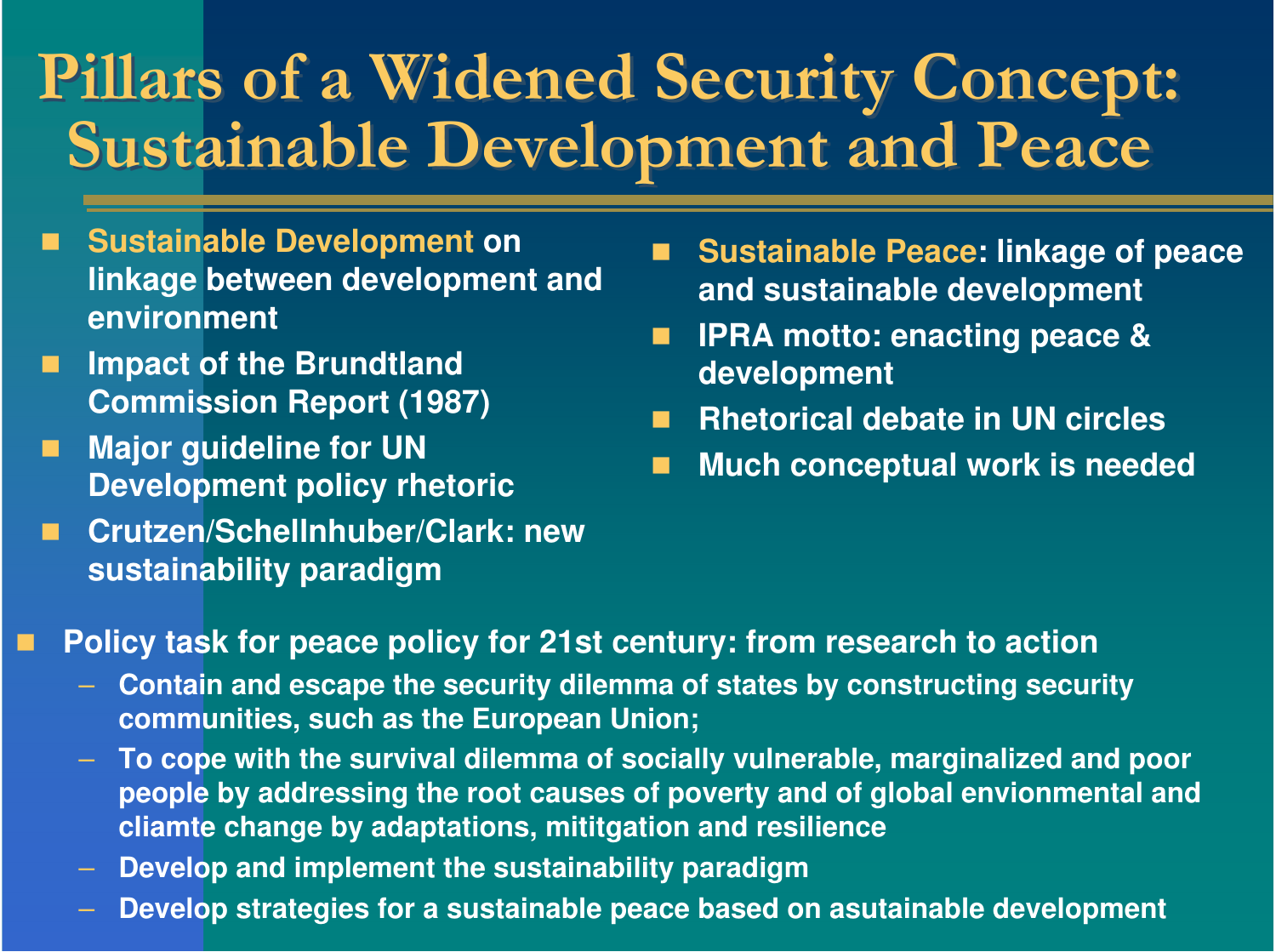## 8. Conclusion: Relevance of the Conceptual Quartet, Six Linkages, Four Pillars for Security Analysis

- п ■ From a European perspective this paper addressed the discourse on reconceptualization of security and reviewed its four key concepts.
- п Analyses from other cultural backgrounds, intellectual traditions, disciplines and in other languages are needed to diversify this Eurocentred perspective.
- п Framework for multidisciplinary & multicultural mapping of the rethinking of security since 1989-1990: widening, deepening, and sectorialization of the security concept
- Securitization has shifted from narrow military focus of the Cold War to new security concerns posed by global environmental and climate change.
- . Fundamental new policy of peace and security are needed with sustainable development and sustainable peace as two strategic components to deal both with the 'security dilemma' among nations (top-down perspective) and with the 'survival dilemma' posed for the most vulnerable and poor people (bottom-up perspective) in the developing countries.
- п Better coping capacities require local survival strategies and resilience building to protect and to empower the people to overcome the hardship.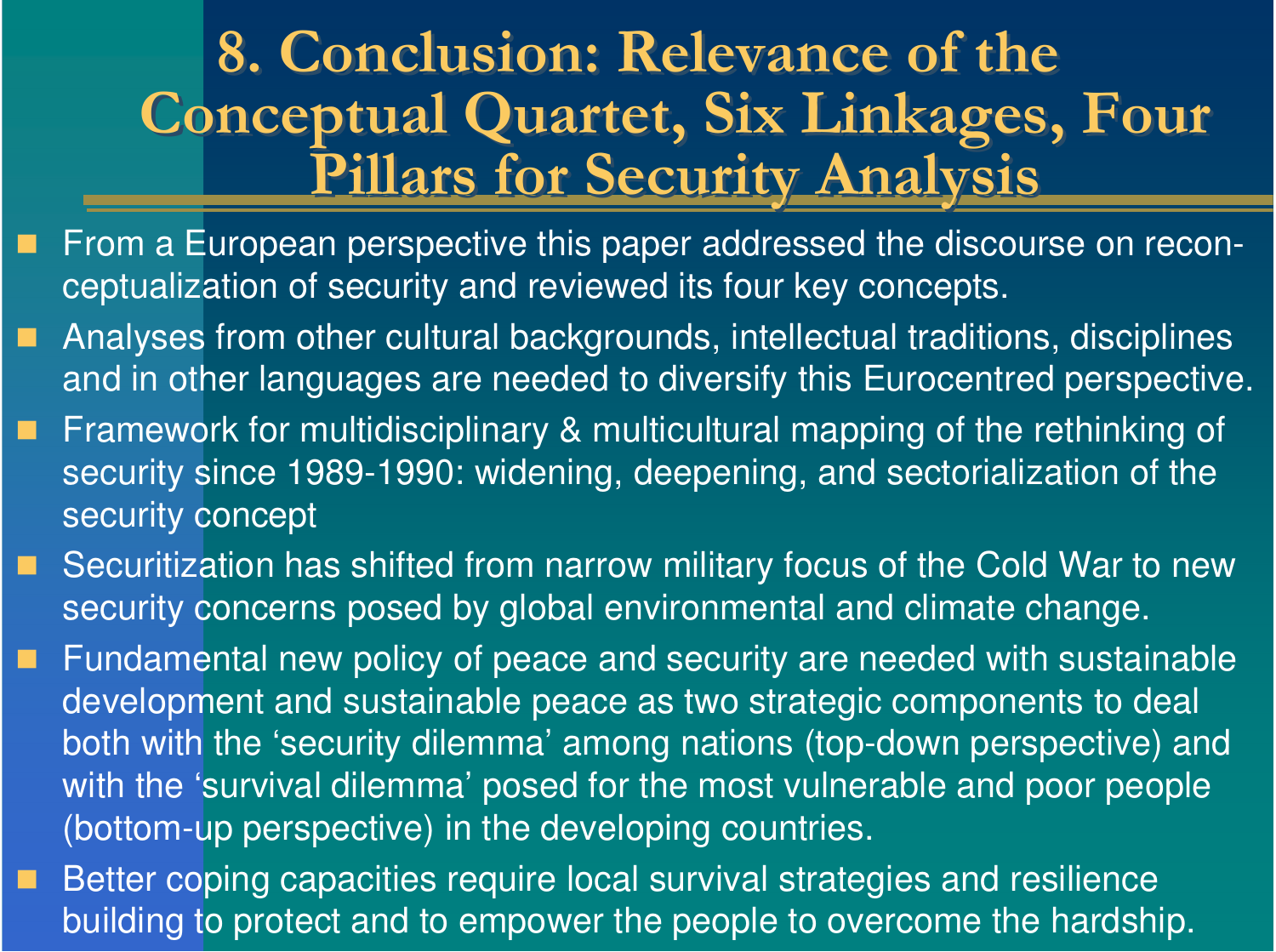## **Thank you for your attention and patience.**

## **Text for download at:**

**http://www.afes-press.de/html/download\_hgb.html**

**http://www.afes-press-**

**books.de/html/hexagon\_03\_PressConf\_Presentations.htm**

**Contact: <brauch@onlinehome.de>**